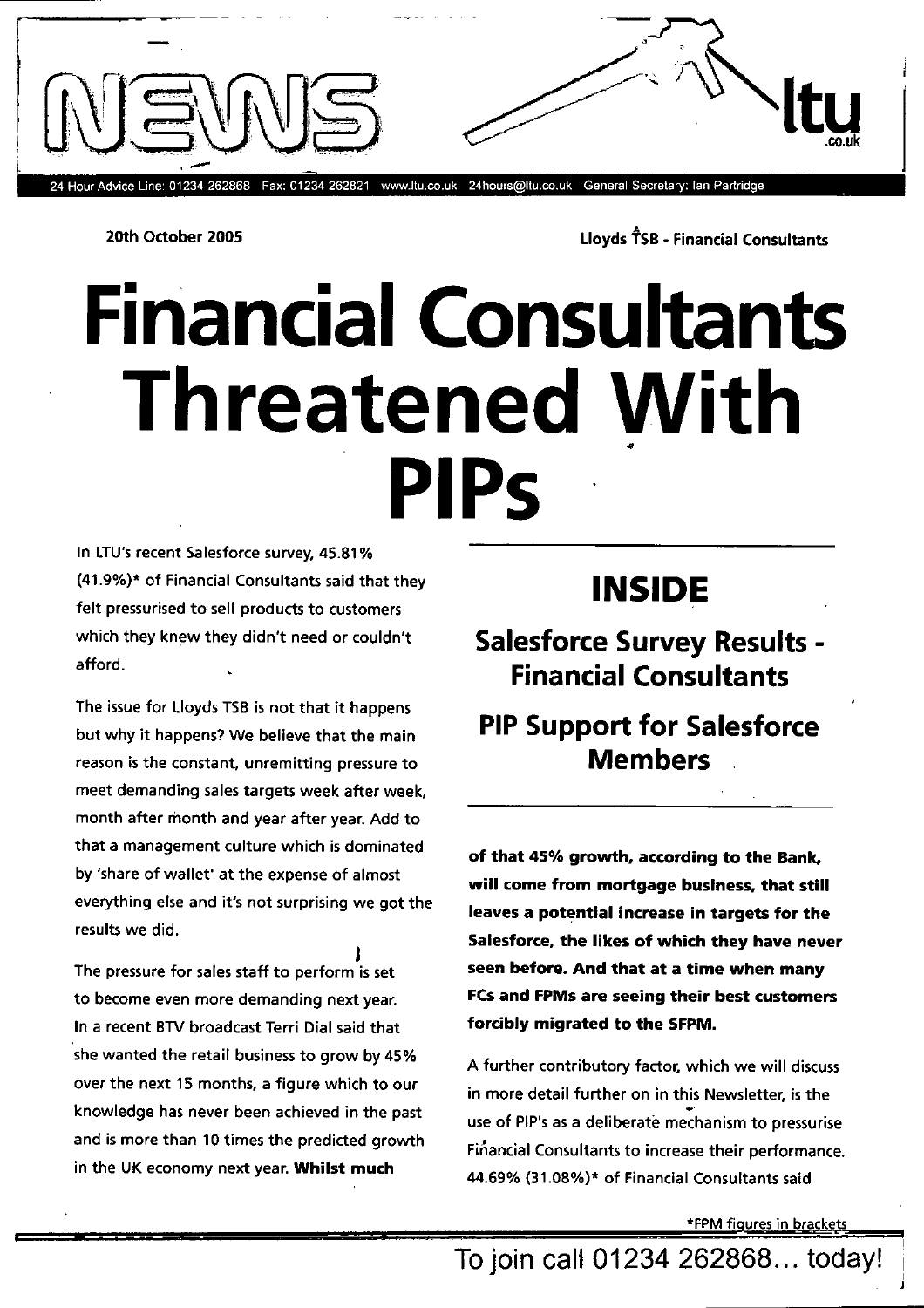# **-1%iENS**

that they had been threatened with PIP's in order to improve their performance. Whether such threats are made daily, weekly or occasionally, such behaviour on the part of some Line Managers is both unacceptable and counter productive.

Some of the key results from our survey are as follows:

- 59.71% (55.41%)\* of Financial Consultants said that they were demotivated with their job and 64.25% (68.92%)\* said that they didn't feel valued by the Bank for the role they do.
- Two years ago 55% of non-regulated sellers believed that the Balanced Scorecard would make no difference to the way they carried out their role. Today 73.18% (86.49%)\* of Financial Consultants believe that the Balanced Scorecard has made no difference to the way they do their role.
- 69.27% (60.82%)\* said that they had seriously thought about leaving the Bank and 47.48% (54.05%)\* said they would take voluntary severance/voluntary early retirement tomorrow if it was on offer.

\*FPM figures in brackets

 $\ddot{\bullet}$  -  $\ddot{\bullet}$  -  $\ddot{\bullet}$ 

# **Salesforce Survey - FC s / FPMs**

(FC figures in light type and FPM figures in bold type)

#### On average, how many hours do you work in a typical week?

| 35 - 40 hours: . | 8.94%  | 5.41%  | - 41 - 50 hours: | 70.95% | 59.46% |
|------------------|--------|--------|------------------|--------|--------|
| 51 - 60 hours:   | 16.76% | 25.68% | 60+ hours:       | 2.23%  | 6.76%  |

Have you ever been, or are you, on either a 'formal' or 'informal' PIP?

Yes: 29.05% **13.51%** No: 67.04% **82.43%** 

| If Yes: |  |
|---------|--|
|         |  |

| a) | Was it justified?<br>å.                  | Yes: | 9.17%       | 2.35%    | No: 19.88% | 11.16% |
|----|------------------------------------------|------|-------------|----------|------------|--------|
|    | b) Did you get support from your line    |      |             |          |            |        |
|    | manager?                                 |      | Yes: 13.97% | 6.75%    | No: 13.41% | 6.76%  |
|    | c) Overall was it a positive experience? | Yes: | 6.15%       | $0.00\%$ | No: 21.79% | 13.51% |
|    | d) Was it used to bully you to improve   |      |             |          |            |        |
|    | your performance?                        |      | Yes: 14.53% | 7.43%    | No: 12.85% | 6.08%  |

Have you ever been threatened with a Performance Improvement Plan in order to improve your performance?

Yes: 44.69% **31.08%** No: 48.60% **67.57%**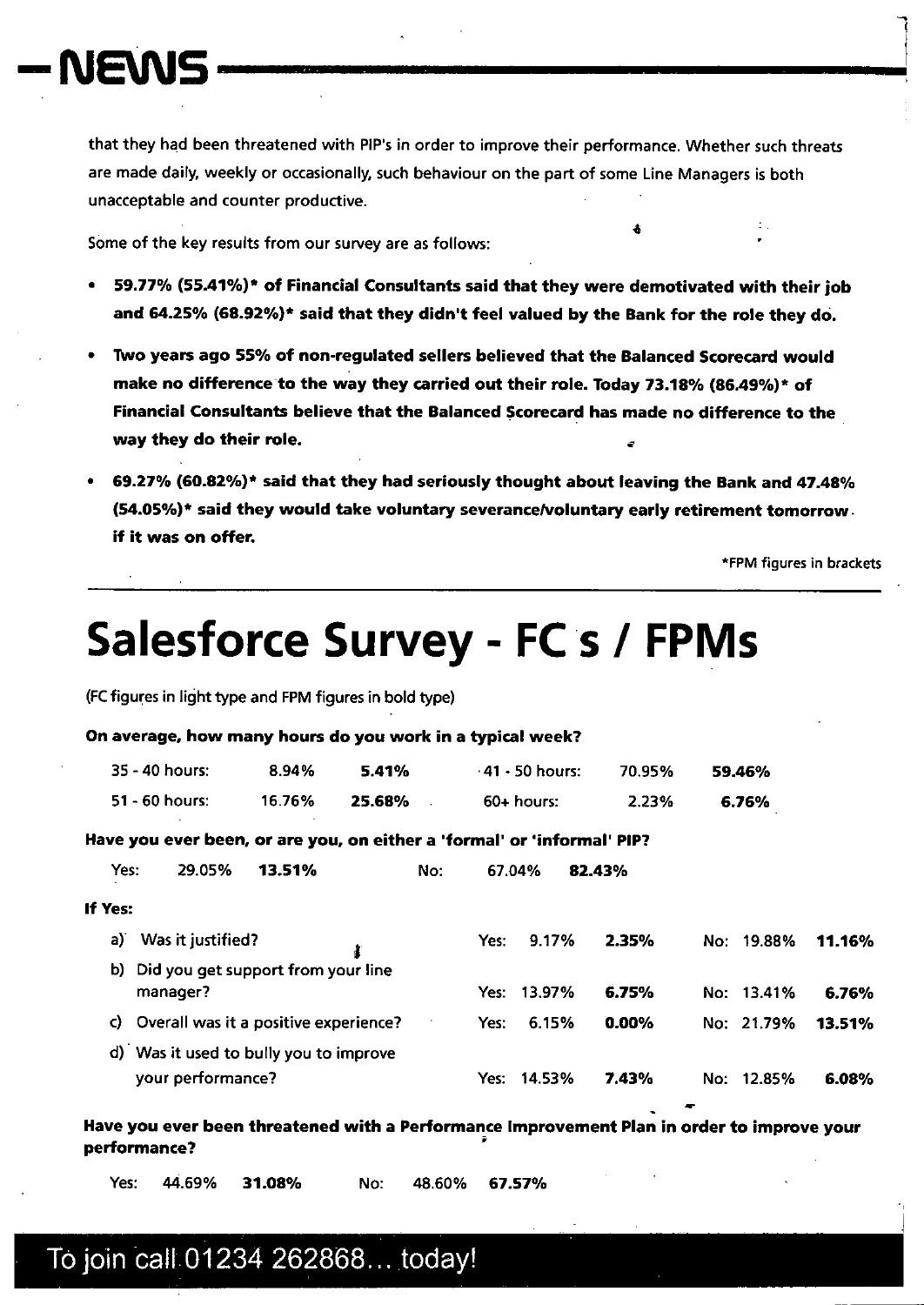Ity.

 $\tilde{\mathbf{z}}$ 

### If Yes, how often have you been threatened?

| Daily | Weekly | Occasionally |
|-------|--------|--------------|
| 1.12% | 7.26%  | 35.20%       |
| 1.35% | 1.35%  | 28.38%       |

#### To what extent do you agree or disagree with the following statements?

|                                                                                                      | <b>Strongly</b> | <b>Tend to</b> | Hard to         | <b>Tend to</b>  | <b>Strongly</b> |
|------------------------------------------------------------------------------------------------------|-----------------|----------------|-----------------|-----------------|-----------------|
|                                                                                                      | Agree           | Agree          | <b>Decide</b>   | <b>Disagree</b> | <b>Disagree</b> |
|                                                                                                      | $\%$            | $\%$           | $\mathcal{G}_0$ | $\%$            | $\%$            |
| Lloyds TSB "is a great place to                                                                      | 3.91            | 49.16          | 24.02           | 17.32           | 2.79            |
| bank".                                                                                               | 0.00            | 48.65          | 21.62           | 16.22           | 10.81           |
| I'm demotivated with my job at                                                                       | 24.02           | 35.75          | 9.50            | 22.91           | 7.26            |
| the moment.                                                                                          | 18.92           | 36.49          | 12.16           | 25.68           | 5.41            |
| The pressure to sell is getting too                                                                  | 31.28           | 40.78          | 10.06           | 14.53           | 1.68            |
| much.                                                                                                | 32.43           | 39.19          | 8.11            | 17.57           | 2.70            |
| I don't feel valued by the Bank for                                                                  | 26.26           | 37.99          | 11.17           | 18.99           | 5.03            |
| the role I do.                                                                                       | 29.73           | 39.19          | 9.46            | 16.22           | 5.41            |
| I've seriously thought about leaving                                                                 | 45.81           | 23.46          | 5.59            | 15.08           | 10.06           |
| the Bank altogether.                                                                                 | 35.14           | 25.68          | 21.63           | 8.11            | 9.46            |
| Local markets have had no impact                                                                     | 47.49           | 22.91          | 16.76           | 10.06           | 2.23            |
| on the way I do my job.                                                                              | 52.70           | 31.08          | 5.41            | 5.41            | 5.41            |
| We've become too focused on targets                                                                  | 45.81           | 35.75          | 7.26            | 10.06           | 0.56            |
| to the detriment of customer service.                                                                | 44.59           | 39.19          | 4.05            | 10.81           | 1.35            |
| Overall, I think I provide my                                                                        | 68.72           | 22.91          | 3.35            | 1.68            | 1.12            |
| customers with best advice.                                                                          | 62.16           | 32.43          | 2.70            | 2.70            | 0.00            |
| If it was on offer I'd take Voluntary<br>Severance / Voluntary Early<br>Retirement tomorrow.         | 31.28<br>32.43  | 16.20<br>21.62 | 18.44<br>18.92  | 17.32<br>17.57  | 15.08<br>9.46   |
| I would recommend Lloyds TSB as                                                                      | 2.79            | 21.79          | 31.84           | 29.05           | 13.41           |
| a good organisation to work for.                                                                     | 2.70            | 24.32          | 24.32           | 31.08           | 17.57           |
| Customer Service is non-existent in                                                                  | 2.23            | 11.17          | 16.76           | 57.54           | 11.17           |
| Lloyds TSB.                                                                                          | 5.41            | 12.16          | 16.22           | 56.76           | 9.46            |
| The Balanced Scorecard has made                                                                      | 45.81           | 27.37          | 12.29           | 12.29           | 1.68            |
| no difference to the way I do my role.                                                               | 55.41           | 31.08          | 4.05            | 8.11            | 1.35            |
| The Bank is only interested in my                                                                    | 64.80           | 30.73          | 3.35            | 1.12            | 0.00            |
| sales performance.                                                                                   | 68.92           | 25.68          | 1.35            | 4.05            | 0.00            |
| I feel pressured to sell customers<br>products which I know they<br>Ŷ<br>don't need or can't afford. | 16.20<br>16.22  | 29.61<br>25.68 | 10.06<br>13.51  | 29.05<br>31.08  | 14.53<br>13.51  |
| PIP's are better than moving down                                                                    | 21.23           | 37.99          | 30.73           | 5.59            | 3.35            |
| levels automatically.                                                                                | 18.92           | 47.30          | 20.27           | 4.05            | 6.76            |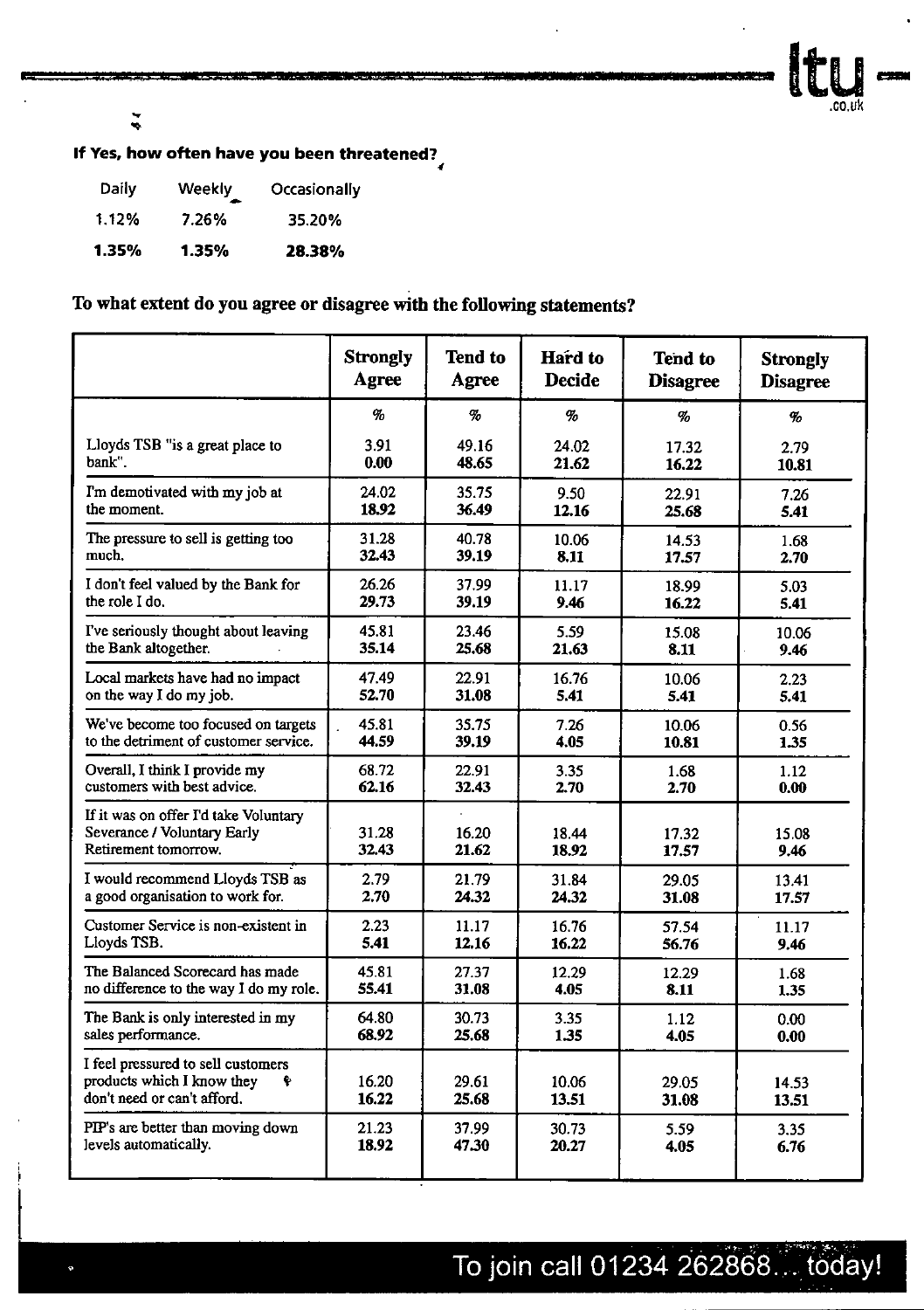24 Hour Advice Line: 01234 262868 Fax: 01234 262821 www.ltu.co.uk 24hours@ltu.co.uk General Secretary: Ian Partridge

20th October 2005 **Let up to Contract Contract Contract Contract Contract Contract Contract Contract Contract Contract Contract Contract Contract Contract Contract Contract Contract Contract Contract Contract Contract Cont** 

**Itu** 

# **Mortgage Specialists Threatened With PIPS**

In LTU's recent Salesforce survey, 39% of Mortgage Specialists, as they are now called, said that they felt pressurised to sell products to customers which they knew they didn't need or couldn't afford.

The issue for Lloyds TSB is not that it happens but why it happens? We believe that the main reason is the constant, unremitting pressure to meet demanding sales targets week after week, month after month and year after year. Add to that a management culture which is dominated by 'share of wallet' at the expense of almost everything else and it's not surprising we got the results we did.

The pressure for Mortgage Specialists to perform is set to become even more demanding next year. In a recent BTV broadcast Terri Dial said that she wanted the retail business to grow by 45% over the next 15 months, a figure which to our knowledge has never been achieved in the past and is some 10 times the predicted growth in the UK economy next year. **Much of that** 

## **INSIDE**

**Salesforce Survey Results - Mortgage Specialists** 

## **PIP Support for Salesforce Members**

**45% growth, according to the Bank, will come from mortgage business. But isn't it ironic,**  wouldn't **you say, that you have an American in Bristol saying that the Bank's mortgage business will grow by 30% by the end of next year and an Englishwoman in New York. Helen Weir, Group Finance Director, saying that UK mortgage lending is set to fall from 8.7% in 2005 to 6.9% in 2006. They both can't be right. Moreover, the fact that the C&G arfd Retail Bank's management teams, many of whom are still around, couldn't deliver the**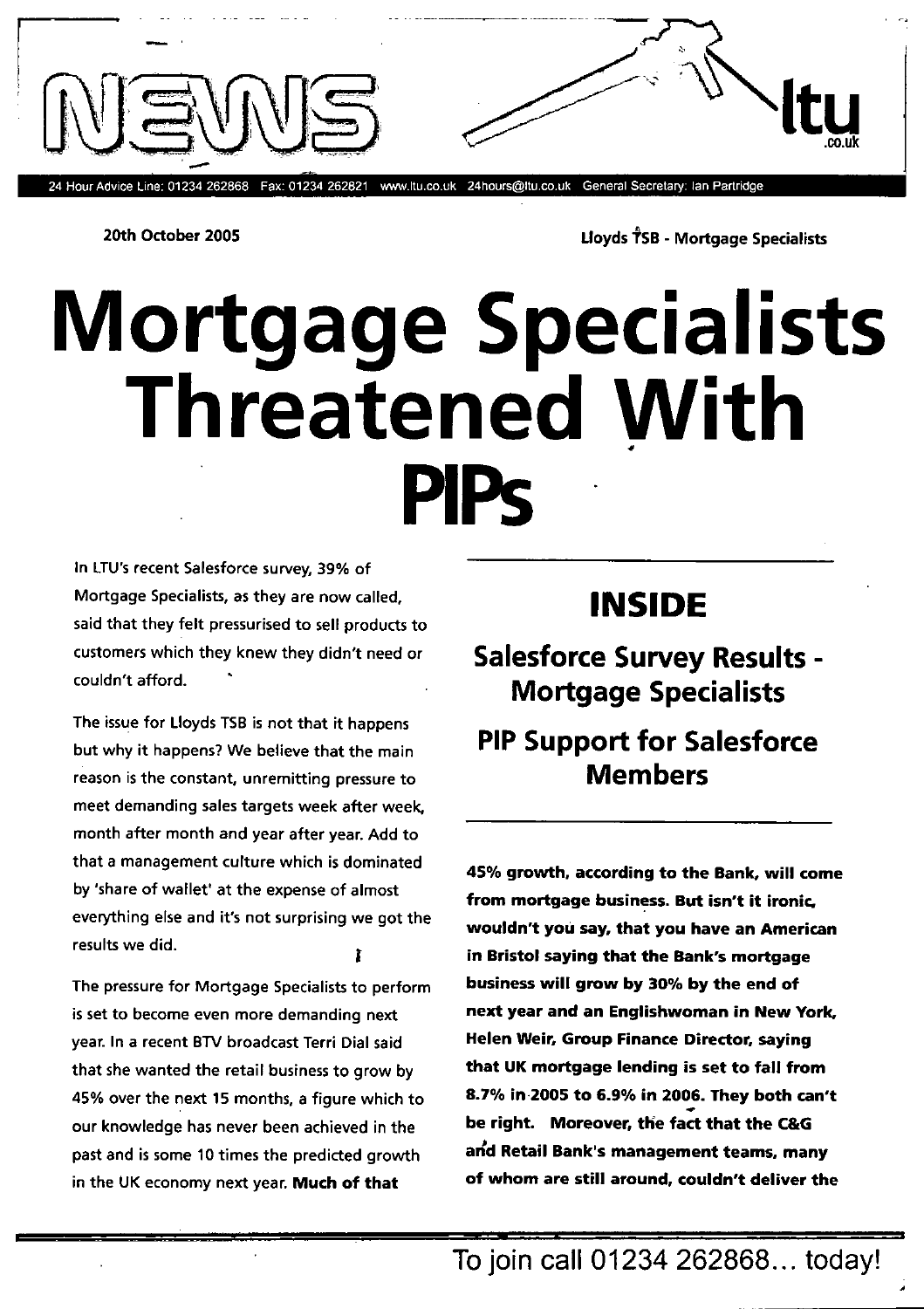# NEMS

kind of growth now being demanded by Terri Dial in 2003 and early 2004, which saw some of the strongest growth in the housing market on record, doesn't bode well for next year.

A further contributory factor, which we will discuss in more detail further on in this Newsletter, is the  $\Phi$ use of PIP's as a deliberate mechanism to pressurise Mortgage Specialists to increase their p'erformance. 40% of Mortgage Specialists said that they had been threatened with PIP's in order to improve their performance. Whether such threats are made daily, weekly or occasionally, such behaviour on the part of some Line Managers is both unacceptable and counter productive.

Some of the key results from our survey are as follows:

- 65.52% of Mortgage Specialists said that they were demotivated with their job and 81.61% said that they didn't feel valued by the Bank for the role they do.
- IWo years ago 55% of non-regulated sellers, which includes Mortgage Specialists, believed that the Balanced Scorecard would make no difference to the way they carried out their role. Today 71.27% of Mortgage Specialists believe that the Balanced Scorecard has made no difference to the way they do their role.

# Salesforce Survey - Mortgage Specialists

On average, how many hours do you work in a typical week?

| 35 - 40 hours: | 41.38% |
|----------------|--------|
| 41 - 50 hours: | 44.83% |
| 51 - 60 hours: | 4.6%   |
| 60+ hours:     | 1.15%  |

#### Have you ever been, or are you, on either a 'formal' or 'informal' PIP?

| No 74.71%<br>Yes 18.39% |  |
|-------------------------|--|
|-------------------------|--|

#### If Yes:

|    | a) Was it justified?                                     | Yes | 4.6%    | No  | 13.79% |
|----|----------------------------------------------------------|-----|---------|-----|--------|
|    | b) Did you get support from your line manager?           | Yes | 8.05%   | No. | 10.34% |
| C) | Overall was it a positive experience?                    | Yes | 0.0%    | No  | 18.39% |
|    | d) Was it used to bully you to improve your performance? | Yes | $9.2\%$ | No  | 6.9%   |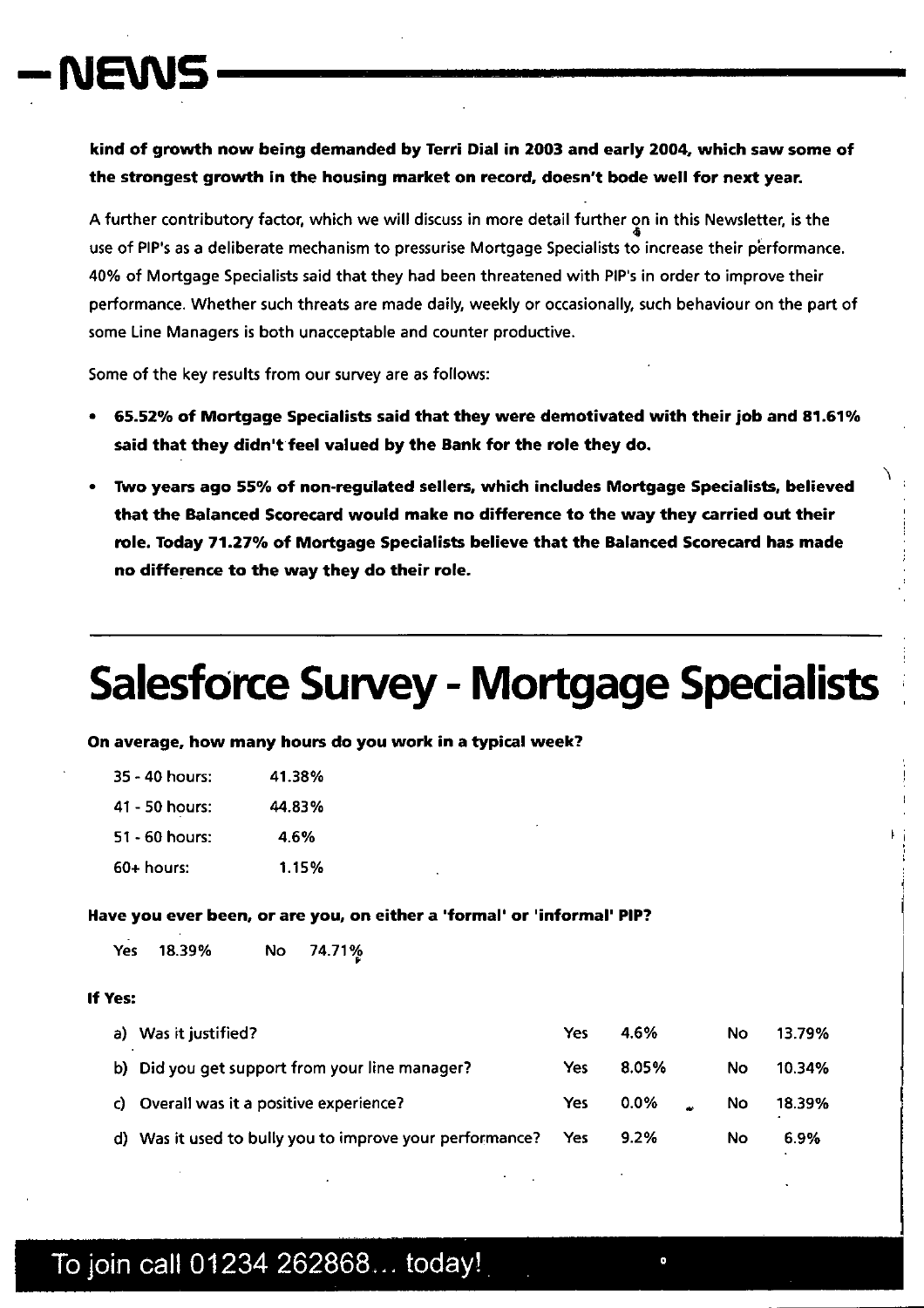**Have you ever been threatened with a Performance Improvement Plan in order to improve your performance?** 

â

**Itu .co.uk** 

**Yes 40.23% No 57.47%** 

**If Yes, how often have you been threatened?** 

| Daily   | Weekly | Occasionally |
|---------|--------|--------------|
|         |        |              |
| $0.0\%$ | 8.03%  | 32.2%        |

#### **To what extent do you agree or disagree with the following statements?**

|                                                                                                 | <b>Strongly</b><br>Agree | <b>Tend to</b><br>Agree | Hard to<br><b>Decide</b> | <b>Tend to</b><br>$\epsilon$ Disagree | <b>Strongly</b><br><b>Disagree</b> |
|-------------------------------------------------------------------------------------------------|--------------------------|-------------------------|--------------------------|---------------------------------------|------------------------------------|
|                                                                                                 | $\%$                     | $\sigma$                | $\%$                     | $\%$                                  | $\%$                               |
| Lloyds TSB "is a great place to<br>Bank".                                                       | 3.45                     | 43.68                   | 25.29                    | 13.79                                 | 9.20                               |
| I'm demotivated with my job at<br>the moment.                                                   | 36.78                    | 28.74                   | 9.20                     | 20.69                                 | 1.15                               |
| The pressure to sell is getting too<br>much.                                                    | 48.28                    | 29.89                   | 11.49                    | 8.05                                  | 0.00                               |
| I don't feel valued by the Bank for<br>the role I do.                                           | 54.02                    | 27.59                   | 4.60                     | 10.34                                 | 1.15                               |
| I've seriously thought about leaving<br>the Bank altogether.                                    | 50.57                    | 25.29                   | 8.05                     | 10.34                                 | 3.45                               |
| Local markets have had no impact<br>on the way I do my job.                                     | 32.18                    | 21.84                   | 18.39                    | 9.20                                  | 13.79                              |
| We've become too focused on targets<br>to the detriment of customer service.                    | 54.02                    | 26.44                   | 9.20                     | 5.75                                  | 2.30                               |
| Overall, I think I provide my<br>customers with best advice.                                    | 75.86                    | 18.39                   | 3.45                     | 0.00                                  | 0.00                               |
| If it was on offer I'd take Voluntary<br>Severance / Voluntary Early<br>Retirement tomorrow.    | 39.08                    | 13.79                   | 16.09                    | 10.34                                 | 17.24                              |
| I would recommend Lloyds TSB as<br>a good organisation to work for.                             | 0.00                     | 18.39                   | 21.84                    | 25.29                                 | 32.18                              |
| Customer Service is non-existent in<br>Lloyds TSB.                                              | 2.30                     | 17.24                   | 18.39                    | 51.72                                 | 8.05                               |
| The Balanced Scorecard has made<br>no difference to the way I do my role.                       | 41.38                    | 29.89                   | 17.24                    | 5.75                                  | 2.30                               |
| The Bank is only interested in my<br>sales performance.                                         | 59.77                    | 33.33                   | 2.30                     | 2.30                                  | 0.00                               |
| I feel pressured to sell customers<br>products which I know they<br>don't need or can't afford. | 13.79                    | ٠<br>25.29              | 12.64                    | $\bullet$<br>35.63                    | 10.34                              |
| PIP's are better than moving down<br>levels automatically.                                      | 9.20                     | 32.18                   | 44.83                    | 5.75                                  | 3.45                               |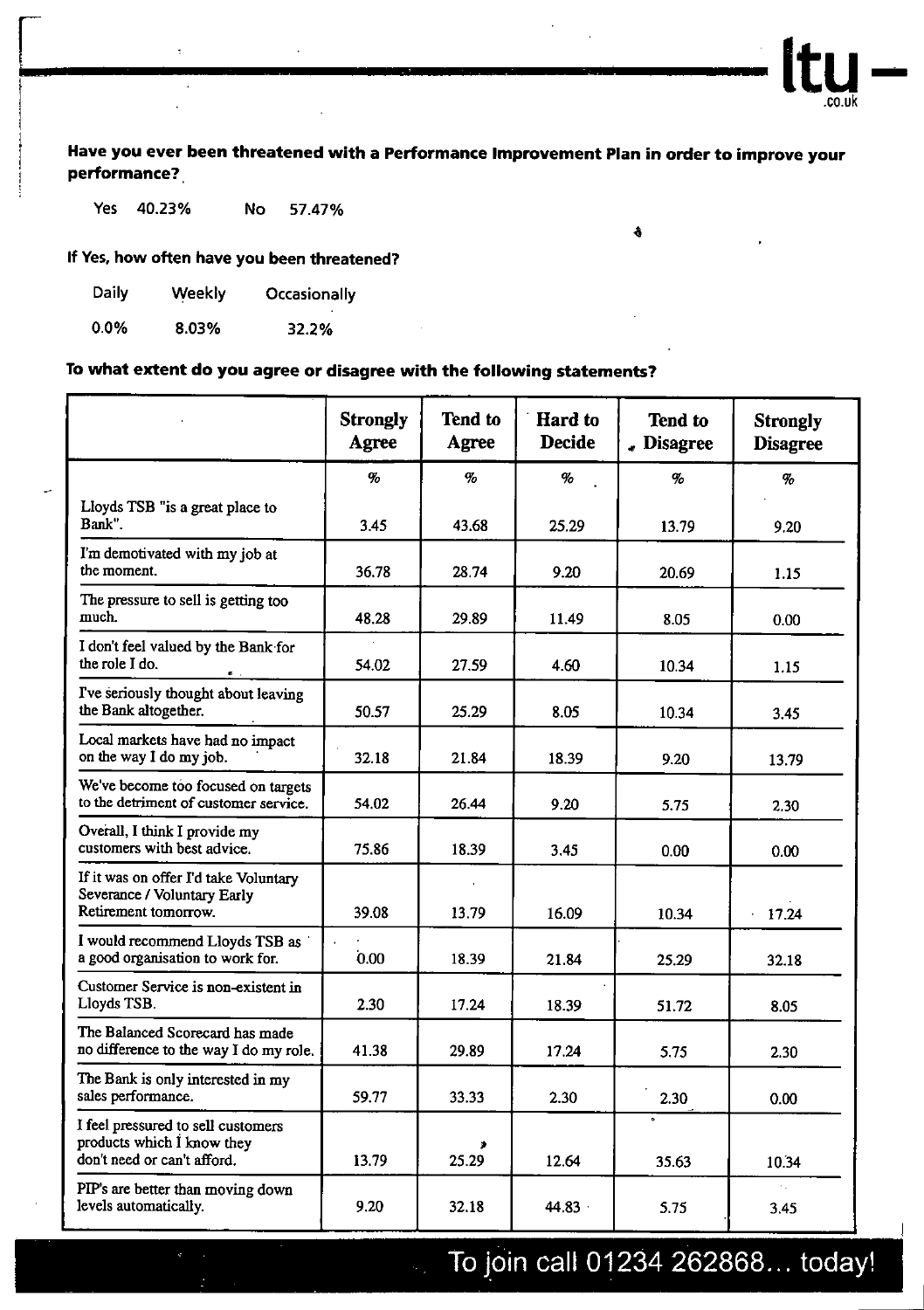

24 Hour Advice Line: 01234 262868 Fax: 01234 262821 www.ltu.co.uk 24hours@ltu.co.uk General Secretary: Ian Partridge

20th October 2005 Iioyds TSB - Personal Account Managers

# **Personal Account Managers Threatened With PIPs**

In LTU's recent Salesforce survey, 54.66% of Personal Account Managers said that they felt pressurised to sell products to customers which they knew they didn't need or couldn't afford.

The issue for Lloyds TSB is not that it happens but why it happens? We believe that the main reason is the constant, unremitting pressure to meet demanding sales targets week after week, month after month and year after year. Add to that a management culture which is dominated by 'share of wallet' at the expense of almost everything else and it's not surprising we got the results we did.

The pressure for sales staff to perform is set to become even more demanding next year. In a recent BTV broadcast Terri Dial said that she wanted the retail business to grow by 45% over the next 15 months, a figure which to our knowledge has never been achieved in the past and is more than 10 times the predicted growth in the UK economy next year. **Whilst much** 

# **INSIDE**

**Salesforce Survey Results - Personal Account Managers** 

### **PIP Support for Salesforce Members**

of that 45% growth, according to the Bank,  $\epsilon$ **will come from mortgage business, that 5till leaves a potential increase in targets for the Salesforce, the likes of which they have never seen before.** 

A further contributory factor, which we will discuss in more detail further on in this Newsletter, is the use of PIP's as a deliberate mechanism to pressurise Personal Account Managers to increase their performance. 55.63% of Personal Account Managers said that they had been threatened with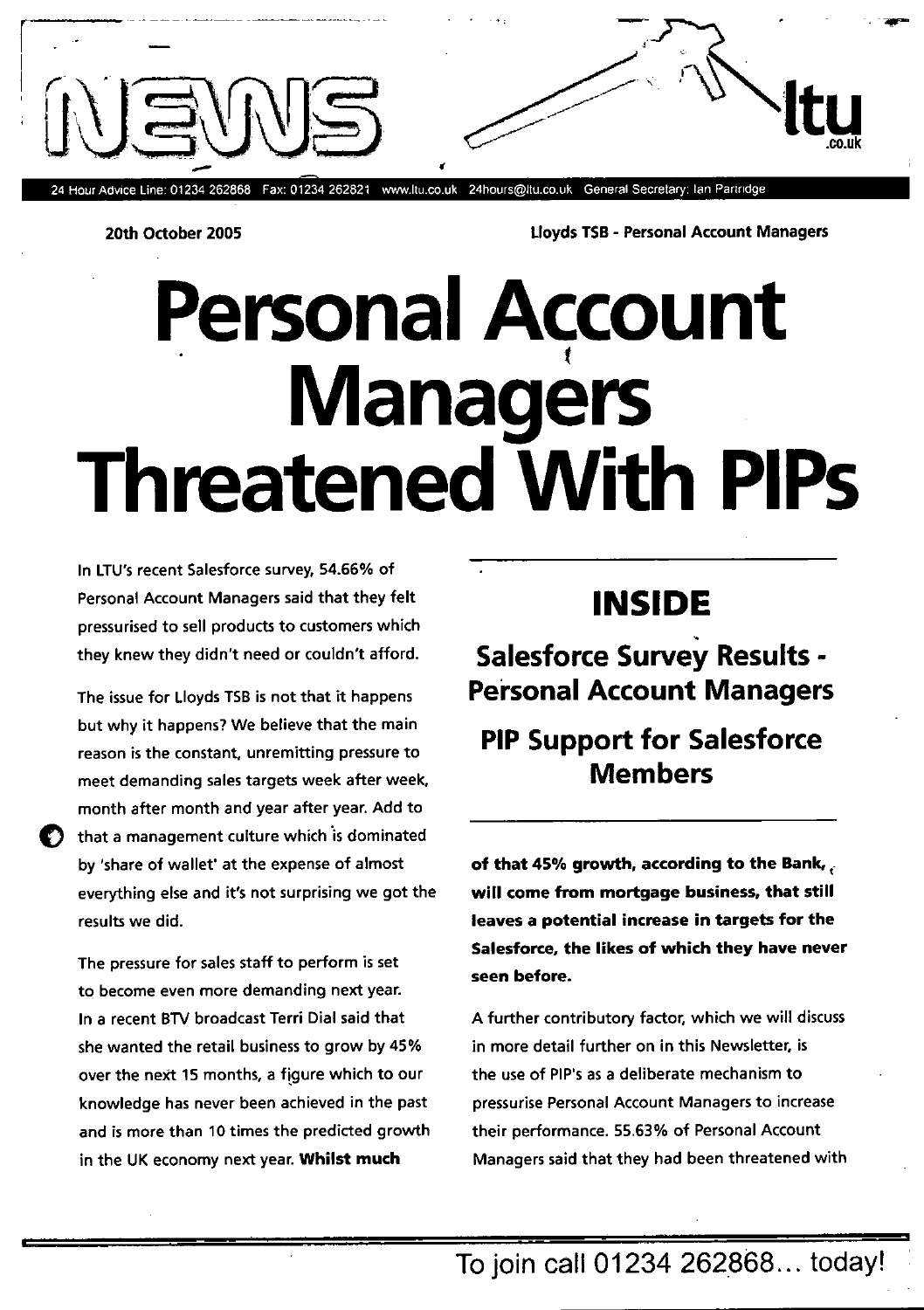# **—NBNS**

PIP's in order to improve their performance. Whether such threats are made daily, weekly or occasionally, such behaviour on the part of some Line Managers is both unacceptable and counter productive.

Some of the key results from our survey are as follows:

71 .38% of Personal Account Managers said that they were demotivated with their job and 70.42% said that they didn't feel valued by the Bank for the role they do.

4

- IWo years agà 55% of non-regulated sellers, which includes Personal Account Managers, believed that the Balanced Scorecard would make no difference to the way they carried out their role. Today 58.2% of Personal Account Managers believe that the Balanced Scorecard has made no difference to the way they do their role.
- 73.95% said that they had seriously thought about leaving the Bank and 44.05% said they would take voluntary severance/voluntary early retirement tomorrow if it was on offer.

# **Salesforce Survey - PAMs**

On average, how many hours do you work in a typical week?

| 35 - 40 hours: | 36.98% |
|----------------|--------|
| 41 - 50 hours: | 51.77% |
| 51 - 60 hours: | 3.54%  |
| 60+ hours:     | 0.32%  |

Have you ever been, or are you, on either a 'formal' or 'informal' PIP?

Yes 30.87% No 67.85%

#### If Yes:

r

| a) Was it justified?                                        | Yes | 12.54% | No        | 17.68% |
|-------------------------------------------------------------|-----|--------|-----------|--------|
| b) Did you get support from your line manager?              | Yes | 18.65% | No        | 11.90% |
| c) Overall was it a positive experience?                    | Yes | 4.50%  | <b>No</b> | 25.72% |
| $d$ ) Was it used to bully you to improve your performance? | Yes | 17.68% | No        | 11.25% |

Have you ever been threatened with a Performance Improvement Plan in order to improve your performance?

Yes 55.63% No 41 .48%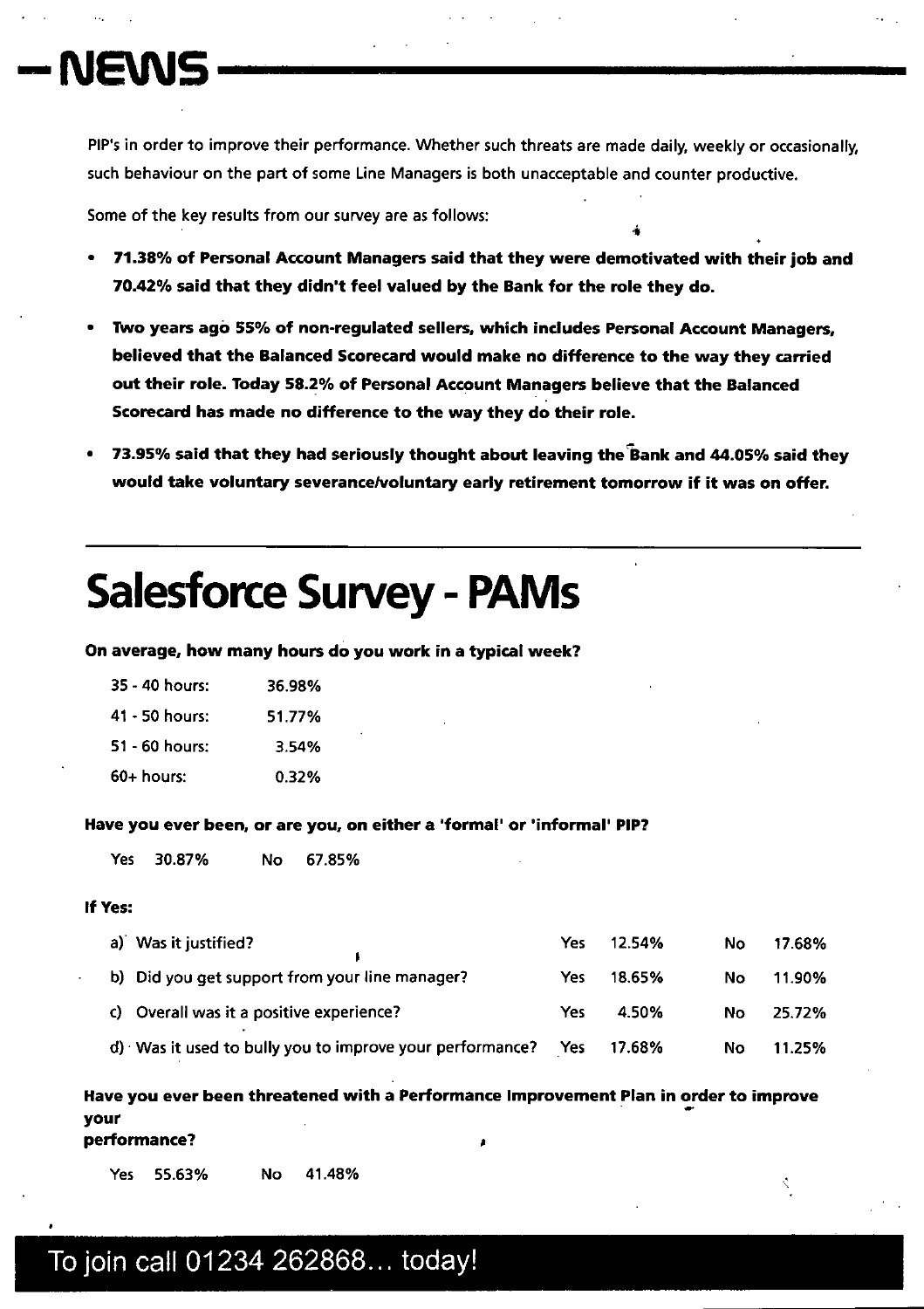

### **If Yes, how often have you been threatened?**

| Daily | <b>Weekly</b> | Occasionally |
|-------|---------------|--------------|
| 1.61% | 15.11%        | 38.59%       |

- 18

#### **To what extent do you agree or disagree with the following statements?**

|                                                                                                 | <b>Strongly</b><br>Agree | <b>Tend to</b><br>Agree | <b>Hard</b> to<br><b>Decide</b> | <b>Tend to</b><br><b>Disagree</b> | <b>Strongly</b><br><b>Disagree</b> |
|-------------------------------------------------------------------------------------------------|--------------------------|-------------------------|---------------------------------|-----------------------------------|------------------------------------|
|                                                                                                 | %                        | %                       | $\mathcal{G}_0$                 | $\%$                              | $\mathcal{G}_0$                    |
| Lloyds TSB "is a great place to<br>bank".                                                       | 9.00                     | 45.02                   | 21.22                           | 16.08                             | 7.07                               |
| I'm demotivated with my job at<br>the moment.                                                   | 39.87                    | 31.51                   | 9.97                            | 13.83                             | 3.86                               |
| The pressure to sell is getting too<br>much.                                                    | 44.69                    | 39.55                   | 7.40                            | 5.79                              | 1.61                               |
| I don't feel valued by the Bank for<br>the role I do.                                           | 37.62                    | 32.80                   | 11.25                           | 13.18                             | 3.86                               |
| I've seriously thought about leaving<br>the Bank altogether.                                    | 50.16                    | 23.79                   | 8.68                            | 8.68                              | 7.07                               |
| Local markets have had no impact<br>on the way I do my job.                                     | 26.69                    | 26.05                   | 22.83                           | 14.79                             | 5.14                               |
| We've become too focused on targets<br>to the detriment of customer service.                    | 48.87                    | 31.51                   | 12.22                           | 4.82                              | 1.29                               |
| Overall, I think I provide my<br>customers with best advice.                                    | 65.27                    | 27.97                   | 3.54                            | 1.61                              | 0.64                               |
| If it was on offer I'd take Voluntary<br>Severance / Voluntary Early<br>Retirement tomorrow.    | 30.87                    | 13.18                   | 22.19                           | 15.76                             | 16.72                              |
| I would recommend Lloyds TSB as<br>a good organisation to work for. •                           | 5.14                     | 20.58                   | 30.23                           | 26.05                             | 17.04                              |
| Customer Service is non-existent in<br>Lloyds TSB.                                              | 5.14                     | 15.76                   | 14.47                           | 48.23                             | 15.43                              |
| The Balanced Scorecard has made<br>no difference to the way I do my role.                       | 27.65                    | 30.55                   | 22.51                           | 13.50                             | 2.89                               |
| The Bank is only interested in my<br>sales performance.                                         | 61.74                    | 29.26                   | 3.54                            | 3.54                              | 0.32                               |
| I feel pressured to sell customers<br>products which I know they<br>don't need or can't afford. | 15.43                    | 39.23                   | 15.11                           | 19.94                             | 9.32                               |
| PIP's are better than moving down<br>levels automatically.                                      | 11.58                    | 31.51                   | 36.33                           | 9.97                              | 7.72                               |

.<br>No afirma de conceptual de la final de la final de la final de la final de la final de la final de la final de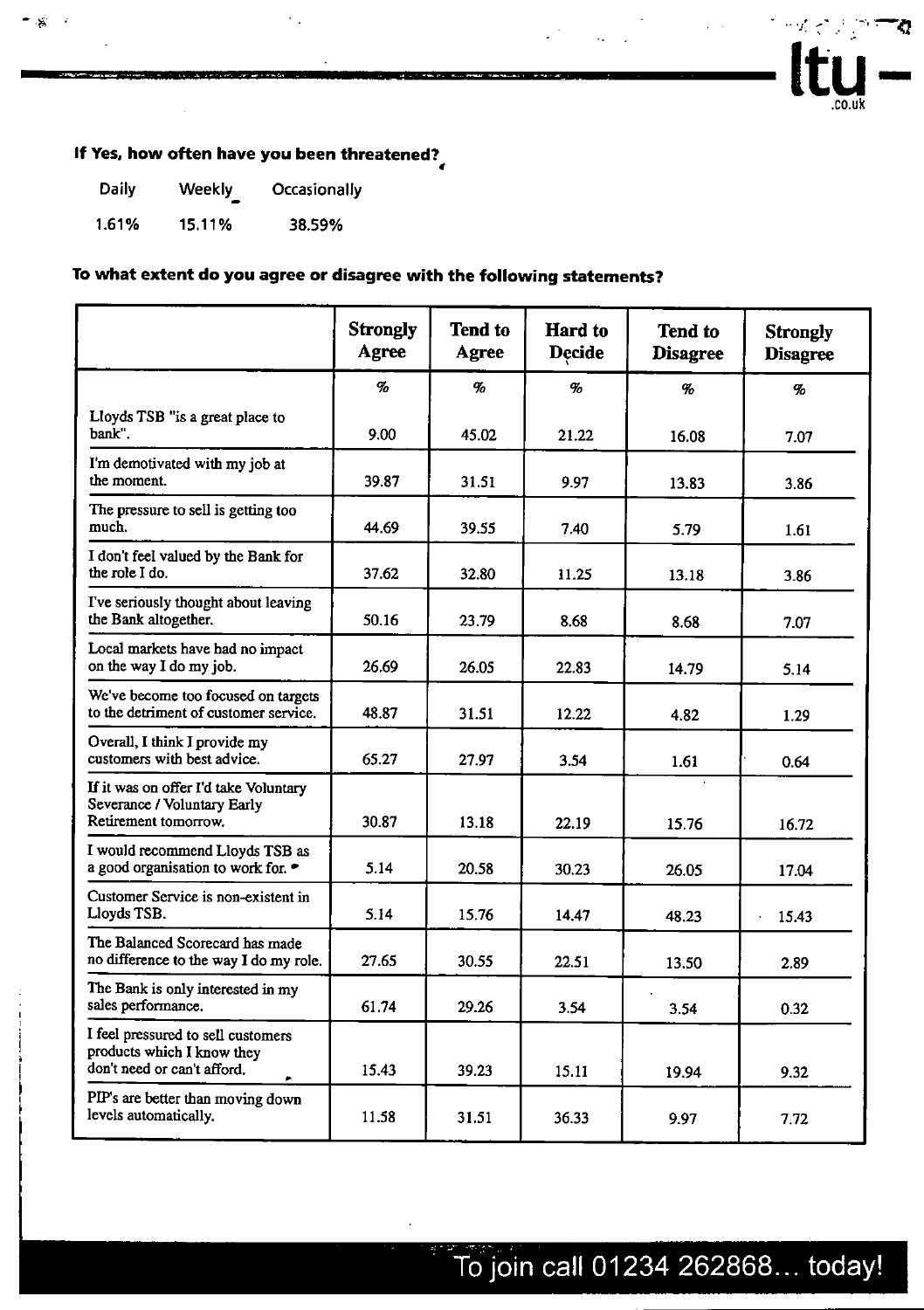

20th October 2005 **and Struck Towns and Struck TSB - Premier Managers** 

# **Premier Managers** Threatened With **PIPs**

In LTU's recent Salesforce survey. 33.34% of Premier Managers said that they felt pressurised to sell products to customers which they knew they didn't need or couldn't afford.

The issue for Lloyds TSB is not that it happens but why it happens? We believe that the main reason is the constant, unremitting pressure to meet demanding sales targets week after week, month after month and year after year. Add to that a management culture which is dominated by 'share of wallet' at the expense of almost everything else and it's not surprising we got the results we did.

The pressure for sales staff to perform is set to become even more demanding next year. In a recent BTV broadcast Terri Dial said that she wanted the retail business to grow by 45% over the next 15 months, a figure which to our knowledge has never been achieved in the past and is more than 10 times the predicted growth in the UK economy next year. Whilst much

## **INSIDE**

### Salesforce Survey Results - Premier Managers

### PIP Support for Salesforce Members

of that 45% growth, according to the Bank, will come from mortgage business, that still leaves a potential increase in targets for the Salesforce, the likes of which they have never seen before.

A further contributory factor, which we will discuss in more detail further on in this Newsletter, is the use of PIP's as a deliberate mechanism to pressurise Premier Managers to increase their performance. 63.33% of Premier Managers said that they had been threatened with PIP's in order to improve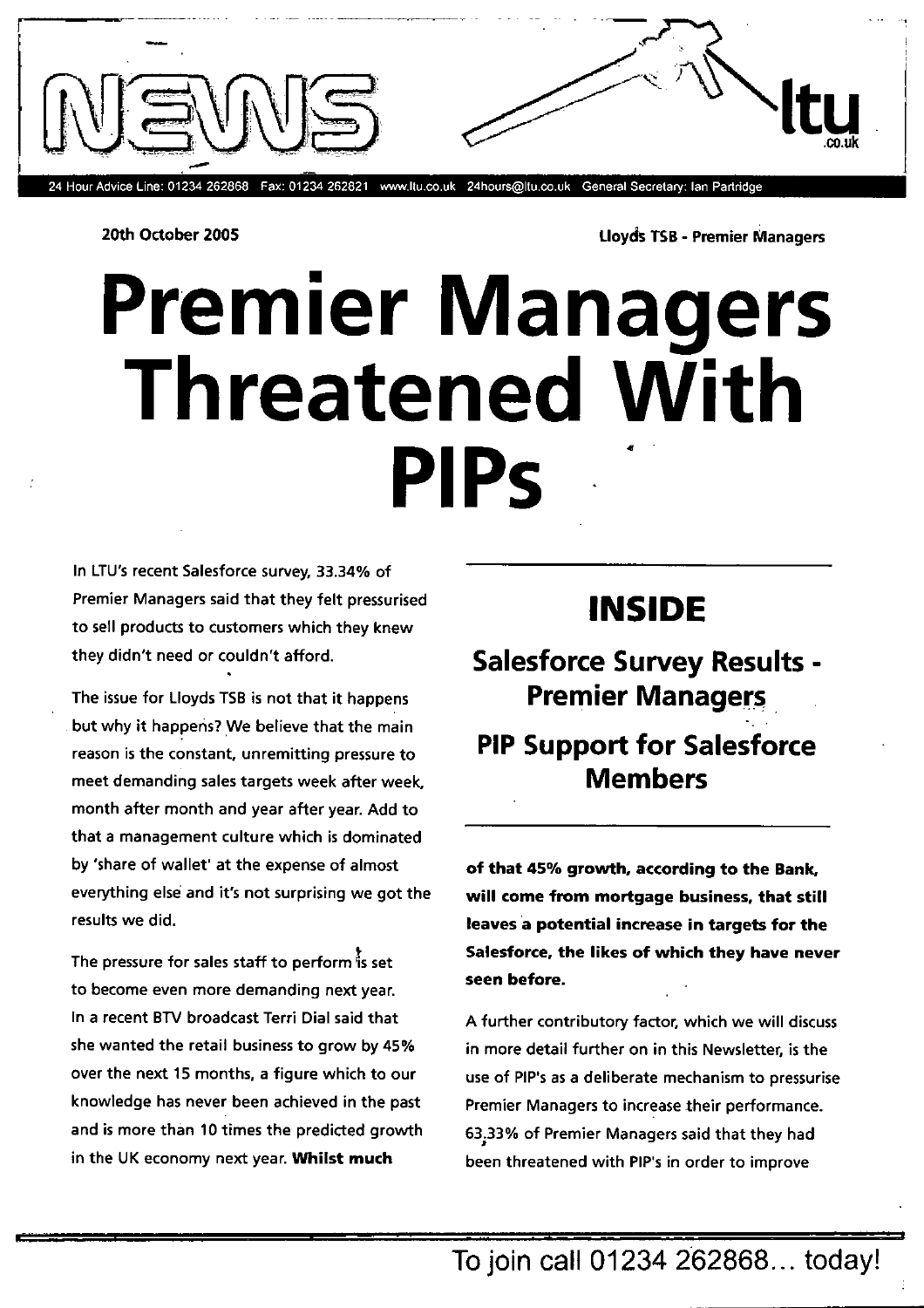# **—NEWS**

their performance. Whether such threats are made daily, weekly or occasionally, such behaviour on the part of some Line Managers is both unacceptable and counter productive.

Some of the key results from our survey are as follows:

56.67% of Premier Managers said that they were demotivated with their job and 80% said that they didn't feel valued by the Bank for the role they do.

A

- iWo years ago 55% of non-regulated sellers, which includes Premier Managers, believed that the Balanced Scorecard would make no difference to the way they carried out their role. Today 76.67% of Premier Managers believe that the Balanced Scorecard has made no difference to the way they do their role.
- 83.34% said that they had seriously thought about leaving the Bank and 60% said they would take voluntary severance/voluntary early retirement tomorrow if it was on offer.

# **Salesforce Survey - Premier Managers**

On average, how many hours do you work in a typical week? \*

| 35 - 40 hours: | 13.33%    |
|----------------|-----------|
| 41 - 50 hours: | $-76.67%$ |
| 51 - 60 hours: | 10.00%    |
| $60+$ hours:   | 0.0%      |

Have you ever been, or are you, on either a 'formal' or 'informal' PIP?

Yes 36.67% No 63.33%

#### If Yes:

| Yes: |                                                          |            |        |    |        |
|------|----------------------------------------------------------|------------|--------|----|--------|
|      | a) Was it justified?                                     | Yes        | 3.33%  | No | 33.33% |
|      | b) Did you get support from your line manager?           | Yes        | 16.67% | No | 20.00% |
|      | c) Overall was it a positive experience?                 | Yes        | 3.33%  | No | 33.33% |
|      | d) Was it used to bully you to improve your performance? | <b>Yes</b> | 30.00% | No | 6.67%  |

Have you ever been threatened with a Performance Improvement Plan in order to improve your performance?

4

Yes 63.33% No 36.67%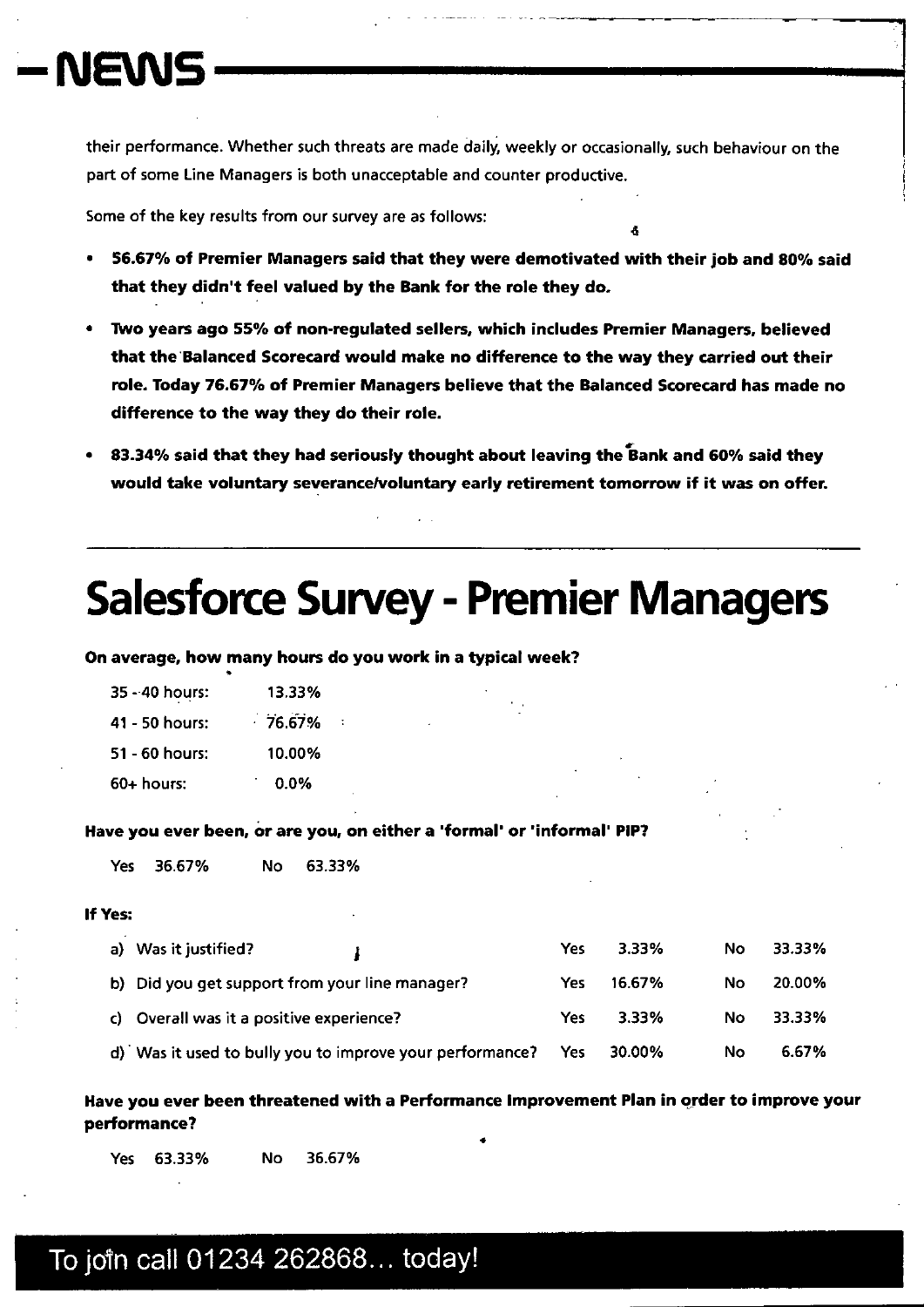

#### **If Yes, how often have you been threatened?**

| <b>Daily</b> | <b>Weekly</b> | Occasionally |
|--------------|---------------|--------------|
| $0.0\%$      | 6.67%         | 56.66%       |

e |

#### **To what extent do you agree or disagree with the following statements?**

|                                                                                                 | <b>Strongly</b><br>Agree | <b>Tend to</b><br>Agree | <b>Hard</b> to<br><b>Decide</b> | <b>Tend to</b><br><b>Disagree</b> | <b>Strongly</b><br><b>Disagree</b> |
|-------------------------------------------------------------------------------------------------|--------------------------|-------------------------|---------------------------------|-----------------------------------|------------------------------------|
|                                                                                                 | $\emph{q}_\emph{o}$      | $\mathcal{G}_o$         | $\%$                            | $\mathcal{G}_o$                   | $\%$                               |
| Lloyds TSB "is a great place to<br>bank".                                                       | 0.00                     | 36.67                   | 30.00                           | 20.00<br>đ                        | 13.33                              |
| I'm demotivated with my job at<br>the moment.                                                   | 20.00                    | 36.67                   | $16.67 \cdot$                   | 23.33                             | 0.00                               |
| The pressure to sell is getting too<br>much.                                                    | 46.67                    | 43.33                   | 6.67                            | 3.33                              | 0.00                               |
| I don't feel valued by the Bank for<br>the role I do.                                           | 53.33                    | 26.67                   | 6.67                            | 13.33                             | 0.00                               |
| I've seriously thought about leaving<br>the Bank altogether.                                    | 36.67                    | 46.67                   | 6.67                            | 10.00                             | 0.00                               |
| Local markets have had no impact<br>on the way I do my job.                                     | 50.00                    | 30.00                   | 10.00                           | 10.00                             | 0.00                               |
| We've become too focused on targets<br>to the detriment of customer service.                    | 40.00                    | 50.00 <sub>1</sub>      | 3.33                            | 6.67                              | 0.00                               |
| Overall, I think I provide my<br>customers with best advice.                                    | 86.67                    | 10.00                   | 0.00                            | 3.33                              | 0.00                               |
| If it was on offer I'd take Voluntary<br>Severance / Voluntary Early<br>Retirement tomorrow.    | 50.00                    | 10.00                   | 10.00                           | 20.00                             | 6.67                               |
| I would recommend Lloyds TSB as<br>a good organisation to work for.                             | 0.00                     | 10.00                   | 23.33                           | 43.33                             | 23.33                              |
| Customer Service is non-existent in<br>Lloyds TSB.                                              | 3.33                     | 13.33                   | 20.00                           | 50.00                             | 13.33                              |
| The Balanced Scorecard has made<br>no difference to the way I do my role.                       | 40.00                    | 36.67                   | 16.67                           | 6.67                              | 0.00                               |
| The Bank is only interested in my<br>sales performance.                                         | 60.00                    | 33.33                   | 3.33                            | 3.33                              | 0.00                               |
| I feel pressured to sell customers<br>products which I know they<br>don't need or can't afford. | 6.67                     | 26.67                   | 16.67                           | 40.00                             | 10.00                              |
| PIP's are better than moving down<br>levels automatically.                                      | 13.33                    | 43.33                   | 26.67                           | .10.00                            | 6.67                               |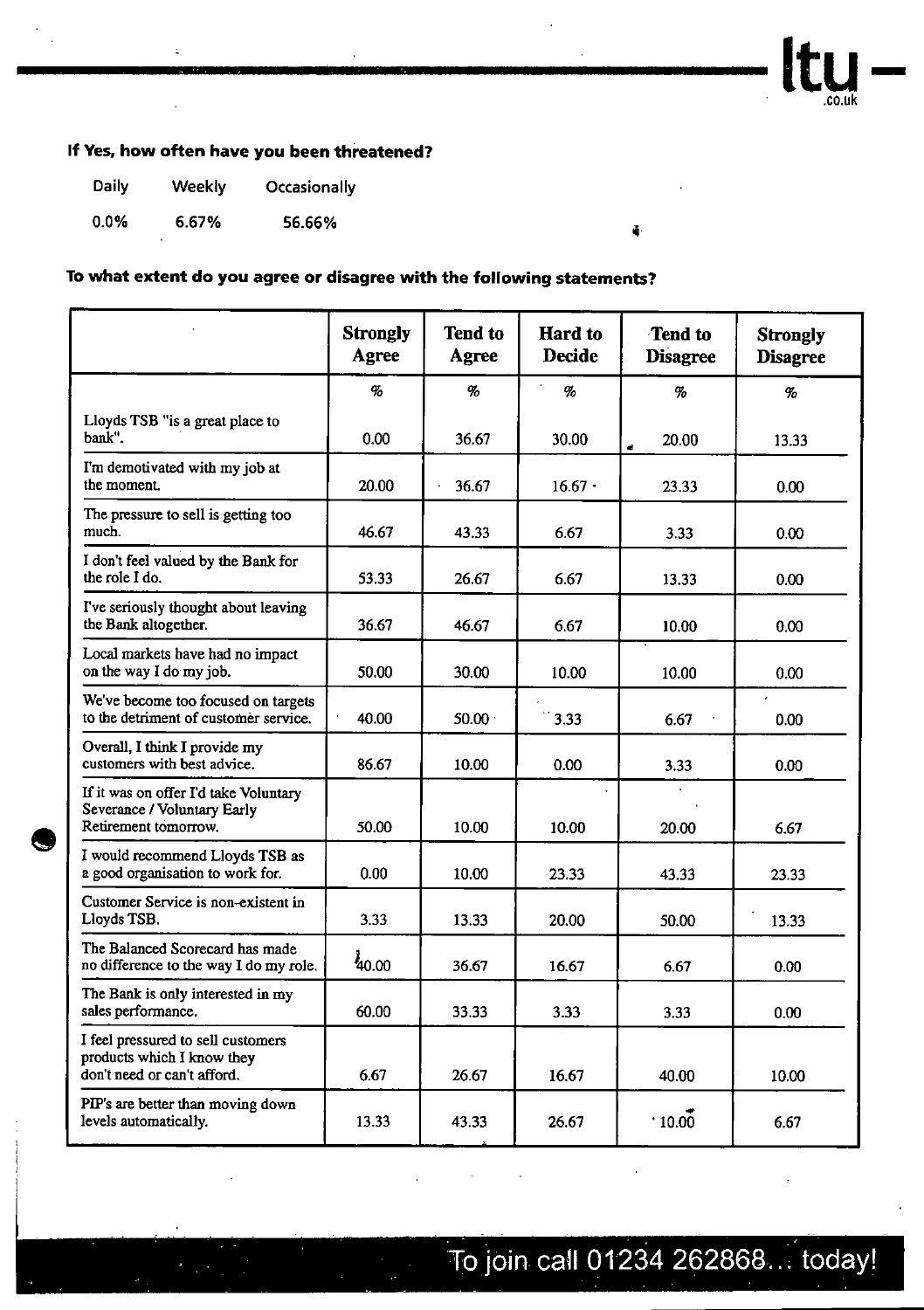

20th October 2005 **LloydflsB** - Privilege Managers

# **Privilege Managers Threatened With Pips**

In LTU's recent Salesforce survey, 48.4% of Privilege Managers said that they felt pressurised to sell products to customers which they knew they didn't need or couldn't afford.

The issue for Lloyds TSB is not that it happens but why it happens? We believe that the main reason is the constant, unremitting pressure to meet demanding sales targets week after week, month after month and year after year. Add to that a management culture which is dominated by 'share of wallet' at the expense of almost everything else and it's not surprising we got the results we did.

The pressure for sales staff to perform<sup>is</sup> set to become even more demanding next year. In a recent BTV broadcast Terri Dial said that she wanted the retail business to grow by 45% over the next 15 months, a figure which to our knowledge has never been achieved in the past and is more than 10 times the predicted growth in the UK economy next year. **Whilst much** 

## **INSIDE**

**Salesforce Survey Results - Privilege Managers** 

## **PIP Support for Salesforce Members**

**of that 45% growth, according to the Bank, will come from mortgage business, that still leaves a potential increase in targets for the Salesforce, the likes of which they have never seen before.** 

A further contributory factor, which we will discuss in more detail further on in this Newsletter, is the use of PIP's as a deliberate mechanism to pressurise Privilege Managers to increase\_their performance. 59.84% of Privilege Managers said that they had **been threatened with PIP's in order to improve**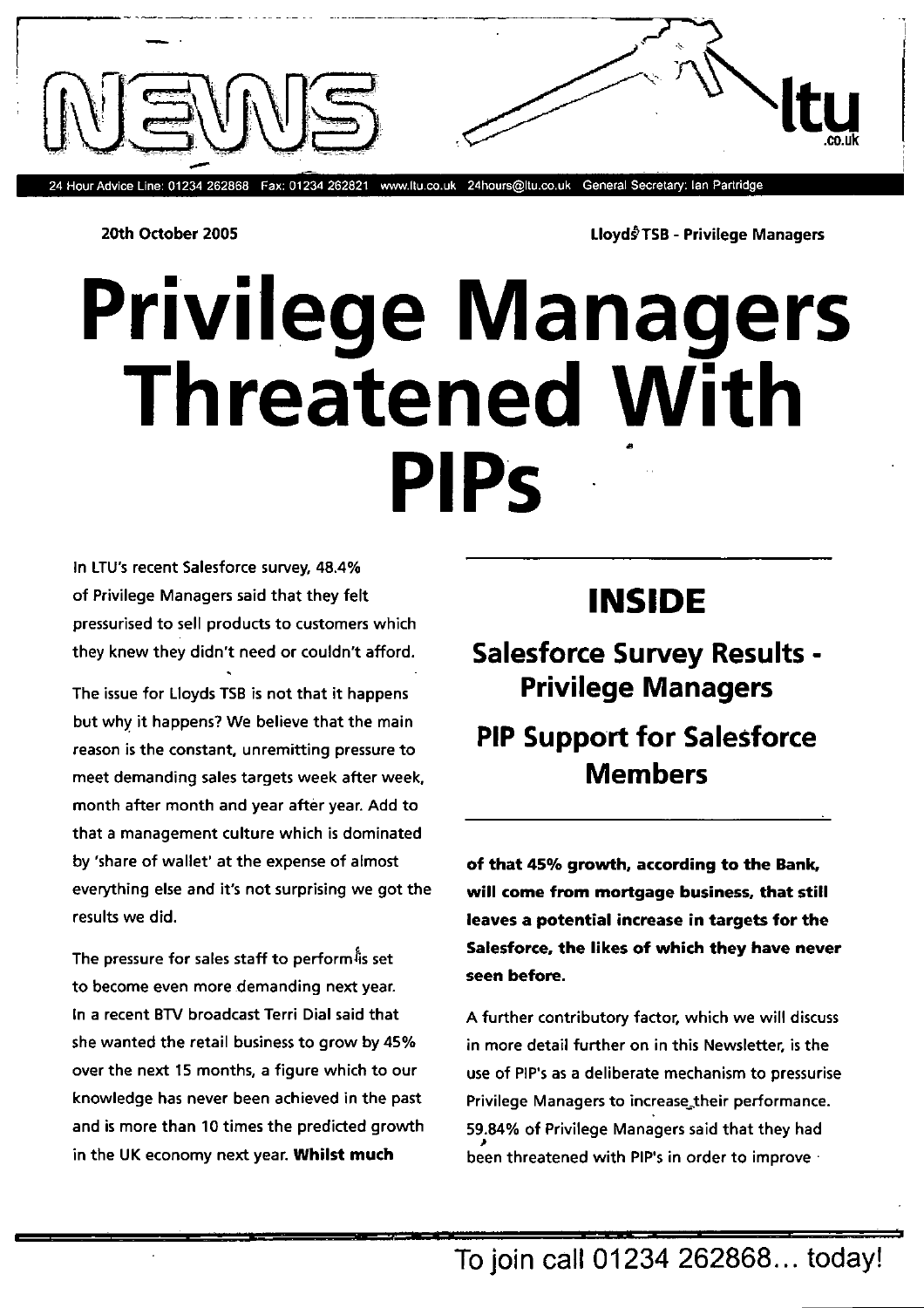their performance. Whether such threats are made daily, weekly or occasionally, such behaviour on the part of some Line Managers is both unacceptable and counter productive.

Some of the key results from our survey are as follows: 4

- 16.33% of Privilege Managers said that they were demotivated with their job and 64.9% said that they didn't feel valued by the Bank for the role they do.
- iWo years ago 55% of non-regulated sellers, which includes Privilege Managers, believed that the Balanced Scorecard would make no difference to the way they carried out their role. Today 72.61% of Privilege Managers believe that the Balanced Scorecard has made no difference to the way they do their role.
- 69.15% said that they had seriously thought about leaving the Bank and 56.38% said they would take voluntary severance/voluntary early retirement tomorrow if it was on offer.

# **Salesforce Survey — Privilege Managers**

On average, how many hours do you work in a typical week?

| ٠<br>$60+$ hours: | 1.06%  |
|-------------------|--------|
| 51 - 60 hours:    | 7.71%  |
| 41 - 50 hours:    | 55.32% |
| 35 - 40 hours:    | 30.85% |

#### Have you ever been, or are you, on either a 'formal' or 'informal' PIP?

Yes 24.20% No 74.47%

#### If Yes:

| a) Was it justified?                                     | Yes | 7.98%  | No  | 15.16% |
|----------------------------------------------------------|-----|--------|-----|--------|
| b) Did you get support from your line manager?           | Yes | 12.63% | No. | 11.57% |
| c) Overall was it a positive experience?                 | Yes | 4.52%  | No  | 19.68% |
| d) Was it used to bully you to improve your performance? | Yes | 16.49% | No  | 6.65%  |

Have you ever been threatened with a Performance Improvement Plan in order to improve your performance?

p

Yes 59.84% No 38.03%